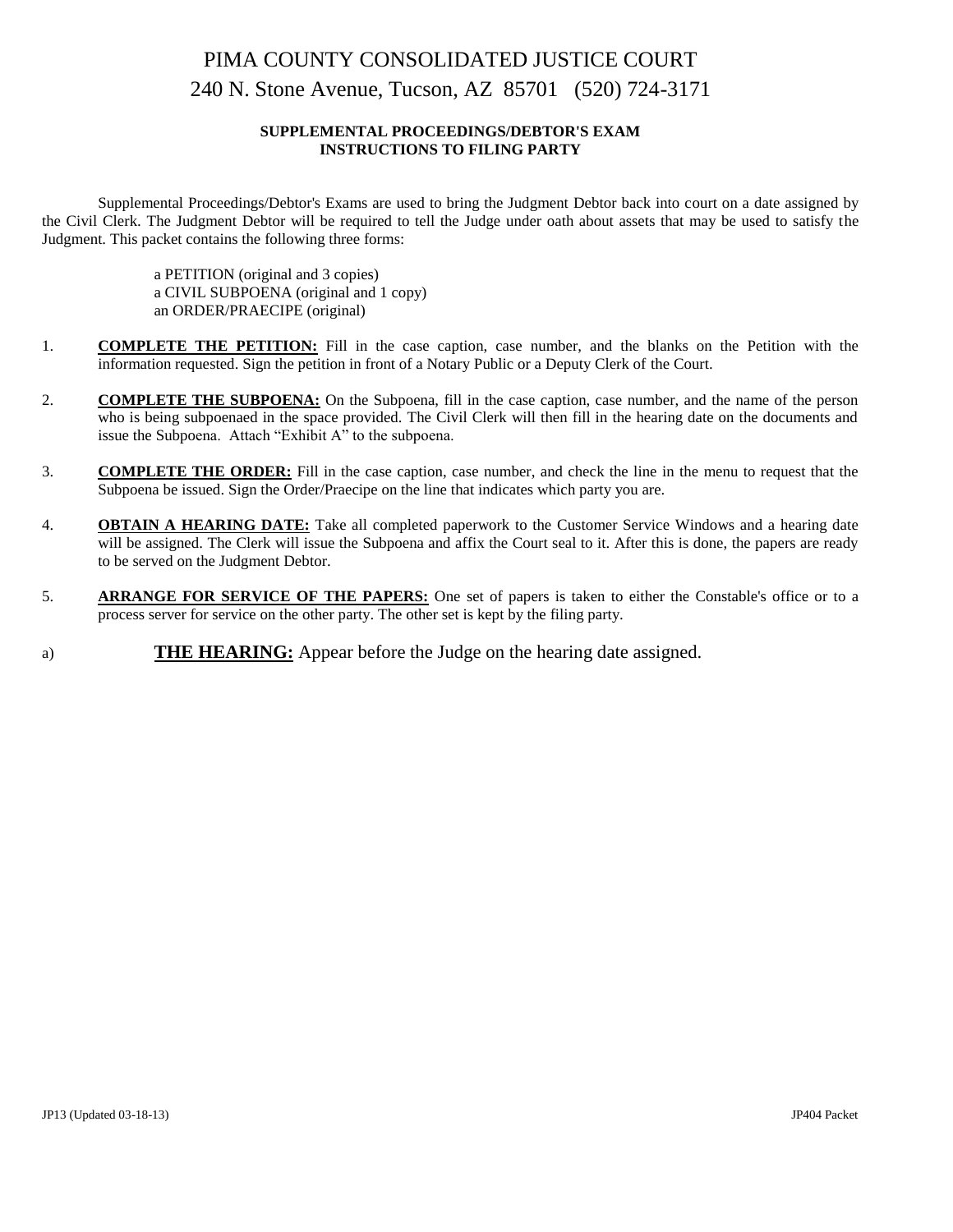## PIMA COUNTY CONSOLIDATED JUSTICE COURT

240 N. Stone Avenue, Tucson, AZ 85701 (520) 724-3171

| <b>PLAINTIFF</b>                                                                                                                                                                                                                                                                                                                                                                                                                                                                                                |                                                                                                                                                                                         | <b>CASE NO.</b>                                                                     | <b>DEFENDANT</b>                                                                                               |
|-----------------------------------------------------------------------------------------------------------------------------------------------------------------------------------------------------------------------------------------------------------------------------------------------------------------------------------------------------------------------------------------------------------------------------------------------------------------------------------------------------------------|-----------------------------------------------------------------------------------------------------------------------------------------------------------------------------------------|-------------------------------------------------------------------------------------|----------------------------------------------------------------------------------------------------------------|
|                                                                                                                                                                                                                                                                                                                                                                                                                                                                                                                 |                                                                                                                                                                                         | <b>PETITION FOR</b><br><b>SUPPLEMENTAL</b><br><b>PROCEEDINGS</b><br>(DEBTOR'S EXAM) |                                                                                                                |
| <b>PETITIONER</b> , being first duly sworn, upon his/her oath deposes and says:<br>That s/he is the Plaintiff/Defendant and Judgment Creditor in this action;<br>1.                                                                                                                                                                                                                                                                                                                                             |                                                                                                                                                                                         |                                                                                     |                                                                                                                |
| 2.                                                                                                                                                                                                                                                                                                                                                                                                                                                                                                              |                                                                                                                                                                                         |                                                                                     |                                                                                                                |
| 3.                                                                                                                                                                                                                                                                                                                                                                                                                                                                                                              | That Petitioner believes the Debtor is/is not employed and/or is in possession of cash or other tangible personal<br>property which could be used to satisfy the Judgment in this case; |                                                                                     |                                                                                                                |
| 4.<br>that reflect liabilities and the disposition of property.                                                                                                                                                                                                                                                                                                                                                                                                                                                 |                                                                                                                                                                                         |                                                                                     | That Petitioner believes that the Debtor may have in his/her possession records, books, documents and accounts |
| <b>WHEREFORE,</b> pursuant to Rule 147(b) Justice Court Rules of Civil Procedure and Rule 64.1, ARCP,<br>Petitioner requests that the Judgment Debtor be subpoenaed to appear before this Court, bring the records, books, and<br>documents listed on the attached page, and answer questions under oath concerning assets he/she may have to satisfy this<br>judgment. If the Debtor fails to appear, Petitioner asks this Court to hold him/her in Contempt of Court and impose just<br>and proper sanctions. |                                                                                                                                                                                         |                                                                                     |                                                                                                                |
| DATED:                                                                                                                                                                                                                                                                                                                                                                                                                                                                                                          |                                                                                                                                                                                         | Plaintiff/Defendant                                                                 |                                                                                                                |
|                                                                                                                                                                                                                                                                                                                                                                                                                                                                                                                 |                                                                                                                                                                                         |                                                                                     |                                                                                                                |
| STATE OF ARIZONA)                                                                                                                                                                                                                                                                                                                                                                                                                                                                                               |                                                                                                                                                                                         | <b>VERIFICATION</b>                                                                 |                                                                                                                |
| $)$ SS.<br><b>COUNTY OF PIMA</b><br>I swear/affirm that I am the Judgment Creditor in this action, that I have read this Petition, and that the<br>statements are true to the best of my knowledge.                                                                                                                                                                                                                                                                                                             |                                                                                                                                                                                         |                                                                                     |                                                                                                                |
|                                                                                                                                                                                                                                                                                                                                                                                                                                                                                                                 |                                                                                                                                                                                         | Affiant                                                                             |                                                                                                                |
| SUBSCRIBED AND SWORN to before me this date:<br>My Commission Expires:                                                                                                                                                                                                                                                                                                                                                                                                                                          |                                                                                                                                                                                         |                                                                                     |                                                                                                                |
|                                                                                                                                                                                                                                                                                                                                                                                                                                                                                                                 |                                                                                                                                                                                         |                                                                                     |                                                                                                                |
|                                                                                                                                                                                                                                                                                                                                                                                                                                                                                                                 |                                                                                                                                                                                         | Clerk/Notary Public                                                                 |                                                                                                                |
| SUPPLEMENTAL PROCEEDINGS/DEBTOR'S EXAM HEARING<br>Please take notice that the Court has set this matter for hearing as follows:                                                                                                                                                                                                                                                                                                                                                                                 |                                                                                                                                                                                         |                                                                                     |                                                                                                                |
| DATE:                                                                                                                                                                                                                                                                                                                                                                                                                                                                                                           |                                                                                                                                                                                         |                                                                                     | TIME:                                                                                                          |
| This matter will not be postponed except for a good reason filed in writing with the Court.<br>Requests for reasonable accommodation for persons with disabilities must be made to the court by parties at least<br>three (3) working days in advance of a scheduled court proceeding.                                                                                                                                                                                                                          |                                                                                                                                                                                         |                                                                                     |                                                                                                                |
| JP13 (Rev 03-18-13)                                                                                                                                                                                                                                                                                                                                                                                                                                                                                             |                                                                                                                                                                                         | Original Court                                                                      | Copy Plaintiff<br>2 Copies Constable/Process Server                                                            |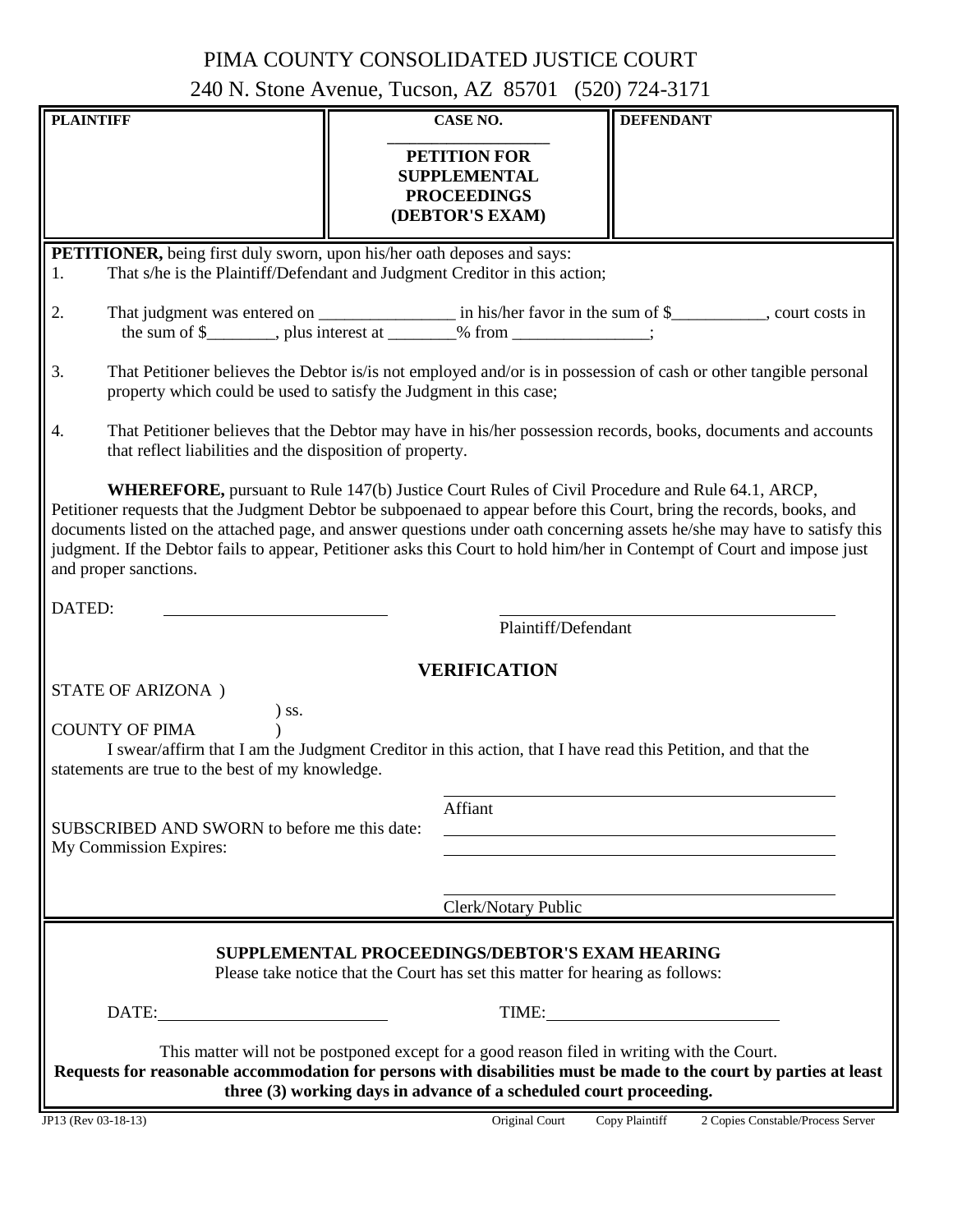## *EXHIBIT "A"*

### **LIST OF DOCUMENTS AND THINGS TO BE PRODUCED**

- 1. Copies of your pay stubs or statement of earnings for you and your spouse's employment for the last six (6) months.
- 2. Bank or Savings and Loan statements on all checking and savings accounts belonging to you or your spouse for the last six (6) months.
- 3. Copies of your Federal and State Income Tax returns for the last two (2) years.
- 4. Copies of any quarterly estimates of Federal or State Income Tax filed by you.
- 5. All evidence of certificates of stock and bonds or statements that show evidence of stocks and bonds belonging to you or which you have any interest either alone or jointly with any other person for the last year.
- 6. All life insurance policies now in effect on your life or those naming you as a beneficiary.
- 7. All evidence of any and all notes, contracts, negotiable instruments receivable or accounts receivable whether due or not due belonging to you or in which you have any interest either alone or jointly with any other person for the last year.
- 8. All titles, deeds or contracts of sale for any real property owned, purchased or being purchased or sold, in which you have any interest either alone or jointly with any other person for the last year.
- 9. A complete list of all items of personal property owned by you whose value exceeds \$500, including but not limited to automobiles, boats, household fixtures, furnishings and appliances, whether they are paid for or not.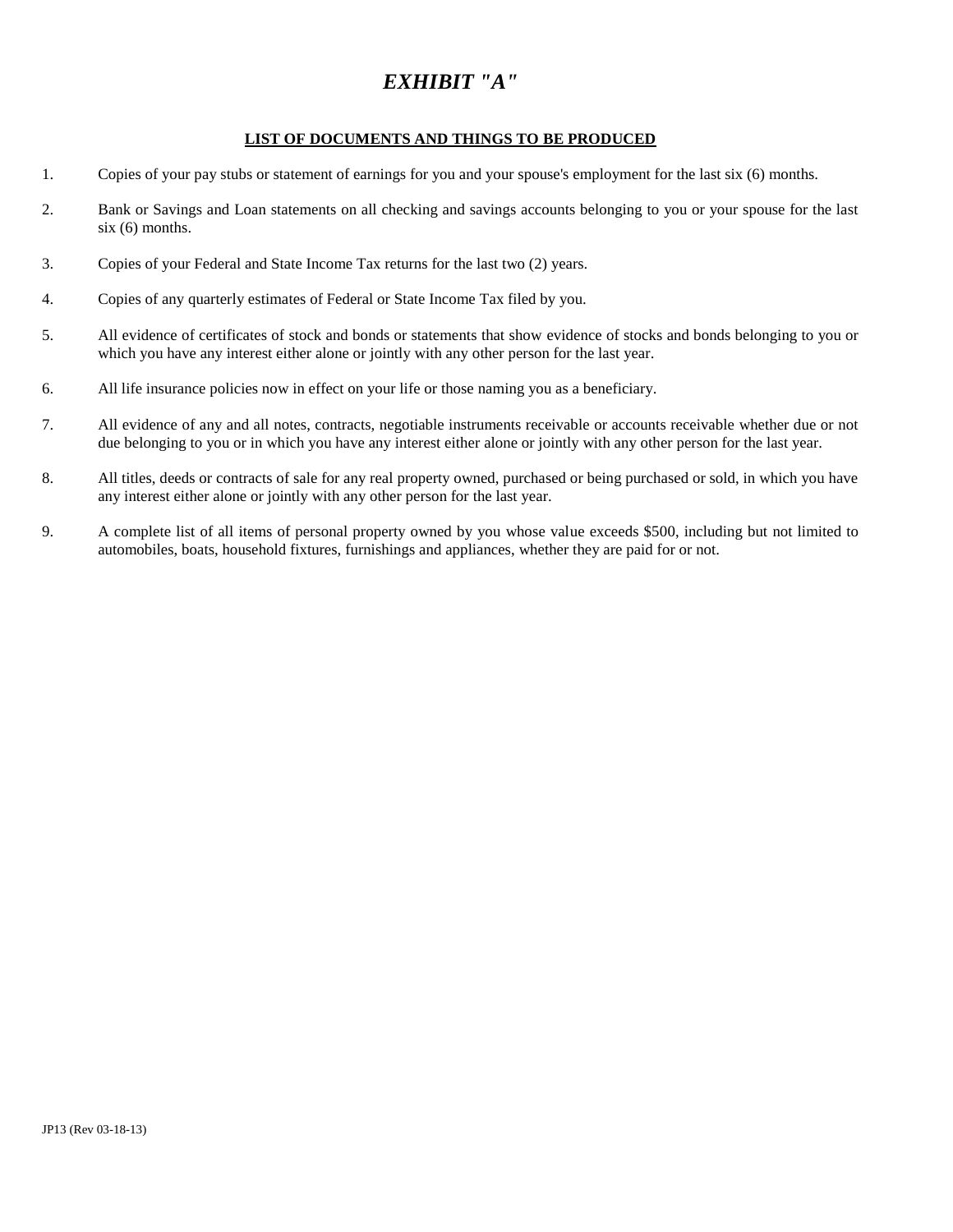| Name:    |                                                                               |
|----------|-------------------------------------------------------------------------------|
| Address: |                                                                               |
| City:    | <u> 1999 - Johann John Stein, markin am Francisco (f. 1989)</u>               |
| State:   |                                                                               |
| Phone:   |                                                                               |
|          | IN THE JUSTICE COURT OF THE STATE OF ARIZONA<br>IN AND FOR THE COUNTY OF PIMA |
|          |                                                                               |

| Plaintiff                                              |                                                                                                                        |
|--------------------------------------------------------|------------------------------------------------------------------------------------------------------------------------|
| VS.                                                    | SUBPOENA IN A CIVIL CASE                                                                                               |
| Defendant                                              |                                                                                                                        |
|                                                        |                                                                                                                        |
| (Name of Recipient)                                    |                                                                                                                        |
| [Select one or more of the following, as appropriate:] |                                                                                                                        |
| $\Box$ For Attendance of Witnesses at Hearing or Trial | YOU ARE COMMANDED to appear in the Pima County Consolidated Justice Court of the State of Arizona, in                  |
| the above cause:                                       | and for the County of Pima, at the place, date and time specified below to testify at $\Box$ a hearing $\Box$ trial in |
|                                                        |                                                                                                                        |
|                                                        |                                                                                                                        |
|                                                        |                                                                                                                        |
|                                                        |                                                                                                                        |
|                                                        |                                                                                                                        |
| $\Box$ For Taking of Depositions                       | YOU ARE COMMANDED to appear at the place, date and time specified below to testify at the taking of a                  |

**YOU ARE COMMANDED** to appear at the place, date and time specified below to testify at the taking of a deposition in the above cause:

| Place of Deposition: |  |
|----------------------|--|
|                      |  |

Address: \_\_\_\_\_\_\_\_\_\_\_\_\_\_\_\_\_\_\_\_\_\_\_\_\_\_\_\_\_\_\_\_\_\_\_\_\_\_\_

Date: \_\_\_\_\_\_\_\_\_\_\_\_\_\_\_\_\_\_\_\_\_\_\_\_\_\_\_\_\_\_\_\_\_\_\_\_\_\_\_\_\_\_

Time: \_\_\_\_\_\_\_\_\_\_\_\_\_\_\_\_\_\_\_\_\_\_\_\_\_\_\_\_\_\_\_\_\_\_\_\_\_\_\_\_\_\_

Method of Recording:\_\_\_\_\_\_\_\_\_\_\_\_\_\_\_\_\_\_\_\_\_\_\_\_\_\_\_\_\_

### **□ For Production of Documentary Evidence or Inspection of Premises**

**YOU ARE COMMANDED,** to produce and permit inspection, copying, testing, or sampling of the following designated documents, electronically stored information or tangible things, or to permit the inspection of premises:

\_\_\_\_\_\_\_\_\_\_\_\_\_\_\_\_\_\_\_\_\_\_\_\_\_\_\_\_\_\_\_\_\_\_\_\_\_\_\_\_\_\_\_\_\_\_\_\_\_\_\_\_\_\_\_\_\_\_\_\_\_\_\_\_\_\_\_\_\_\_ \_\_\_\_\_\_\_\_\_\_\_\_\_\_\_\_\_\_\_\_\_\_\_\_\_\_\_\_\_\_\_\_\_\_\_\_\_\_\_\_\_\_\_\_\_\_\_\_\_\_\_\_\_\_\_\_\_\_\_\_\_\_\_\_\_\_\_\_\_\_ \_\_\_\_\_\_\_\_\_\_\_\_\_\_\_\_\_\_\_\_\_\_\_\_\_\_\_\_\_\_\_\_\_\_\_\_\_\_\_\_\_\_\_\_\_\_\_\_\_\_\_\_\_\_\_\_\_\_\_\_\_\_\_\_\_\_\_\_\_\_.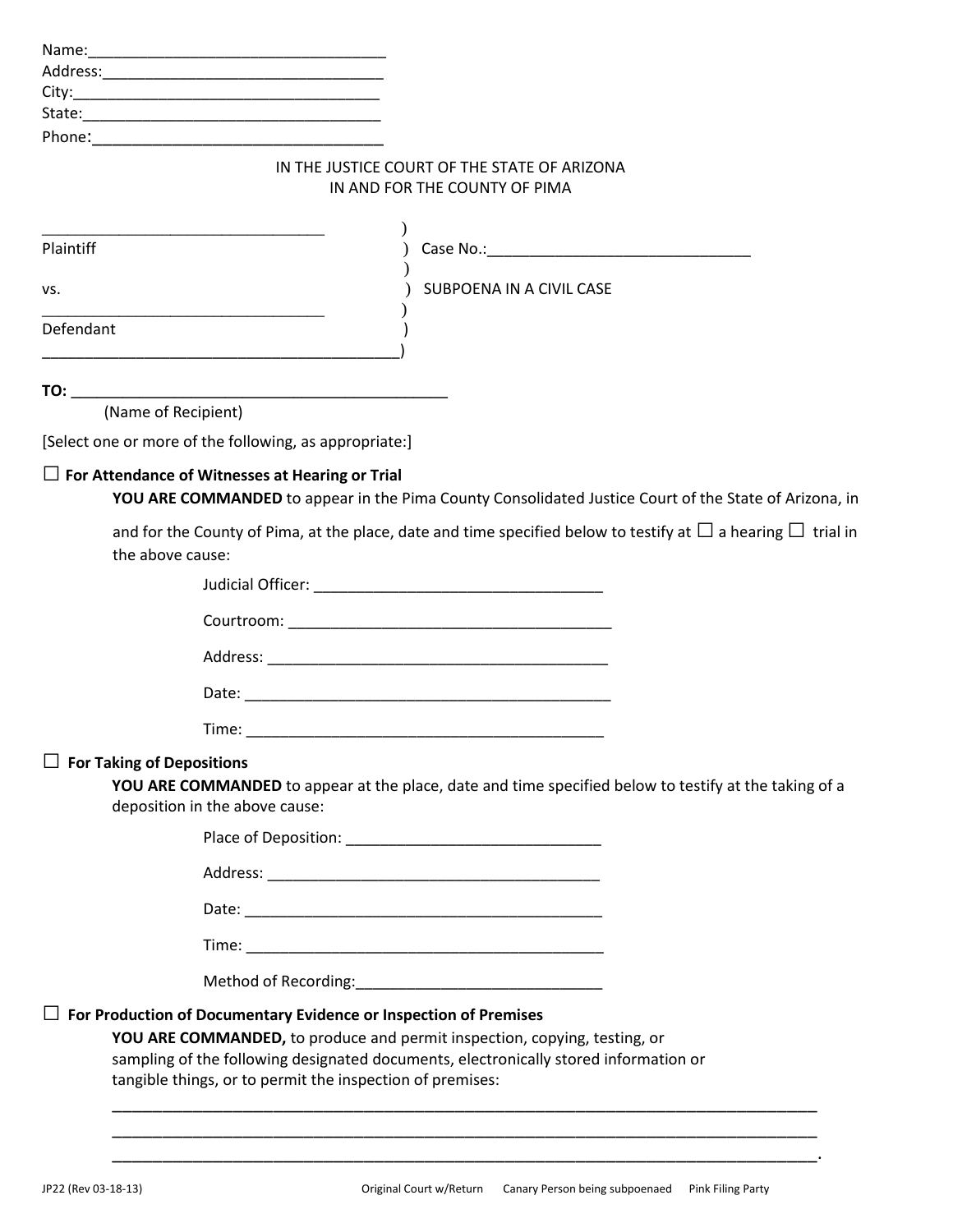At the place, date, and time specified below:

| Address: | Place of Production or Inspection: |  |
|----------|------------------------------------|--|
|          |                                    |  |
|          | Date:                              |  |
| Time:    |                                    |  |

### **Your Duties in Responding To This Subpoena**

*Attendance at a Trial.* If this subpoena commands you to appear at a trial, you must appear at the place, date and time designated in the subpoena unless you file a timely motion with the court and the court quashes or modifies the subpoena. *See* Rule 137 of the Justice Court rules of Civil Procedure (JCRCP). *See also* "Your Right To Object To This Subpoena" section below. Unless a court orders otherwise, you are required to travel to any part of the state to attend and give testimony at a trial. *See* Rule 137 of the JCRCP.

*Attendance at a Hearing or Deposition.* If this subpoena commands you to appear at a hearing or deposition, you must appear at the place, date and time designated in this subpoena unless either: (1) you file a timely motion with the court and the court quashes or modifies the subpoena; or (2) you are not a party or a party's officer and this subpoena commands you to travel to a place other than: (a) the county in which you reside or you transact business in person; or (b) the county in which you were served with the subpoena or within forty (40) miles from the place of service; or (c) such other convenient place fixed by a court order. *See* Rule 137 of the JCRCP. *See also* "Your Right To Object To This Subpoena" section below.

*Production of Documentary Evidence or Inspection of Premises.* If this subpoena commands you to produce and permit inspection, copying, testing or sampling of designated documents, electronically stored information, or tangible things, you must make the items available at the place, date and time designated in this subpoena, and in the case of electronically stored information, in the form or forms requested, unless you provide a good faith written objection to the party or attorney who served the subpoena. *See* Rule 137 of the JCRCP. *See also* "Your Right To Object To This Subpoena" section below. Similarly, if this subpoena commands you to make certain premises available for inspection, you must make the designated premises available for inspection on the date and time designated in this subpoena unless you provide a good faith written objection to the party or attorney who served the subpoena. *See* Rule 137 of the JCRCP. *See also* "Your Right to Object to This Subpoena" section below.

You should note that a command to produce certain designated materials, or to permit the inspection of premises, *may* be combined with a command to appear at a trial, hearing or deposition. *See* Rule 137 of the JCRCP. You do not, however, need to appear in person at the place of production or inspection unless the subpoena *also*  states that you must appear for and give testimony at a hearing, trial or deposition. *See* Rule 137 of the JCRCP.

If the subpoena commands you to produce documents, you have the duty to produce the designated documents as they are kept by you in the usual course of business, or you may organize the documents and label them to correspond with the categories set forth in the subpoena. *See* Rule 137 of the JCRCP.

### **Your Right To Object To This Subpoena**

*Generally.* If you have concerns or questions about this subpoena, you should first contact the party or attorney who served the subpoena. The party or attorney serving the subpoena has a duty to take reasonable steps to avoid imposing an undue burden or expense on you. The superior court enforces this duty and may impose sanctions upon the party or attorney serving the subpoena if this duty is breached. *See* Rule 137 of the JCRCP.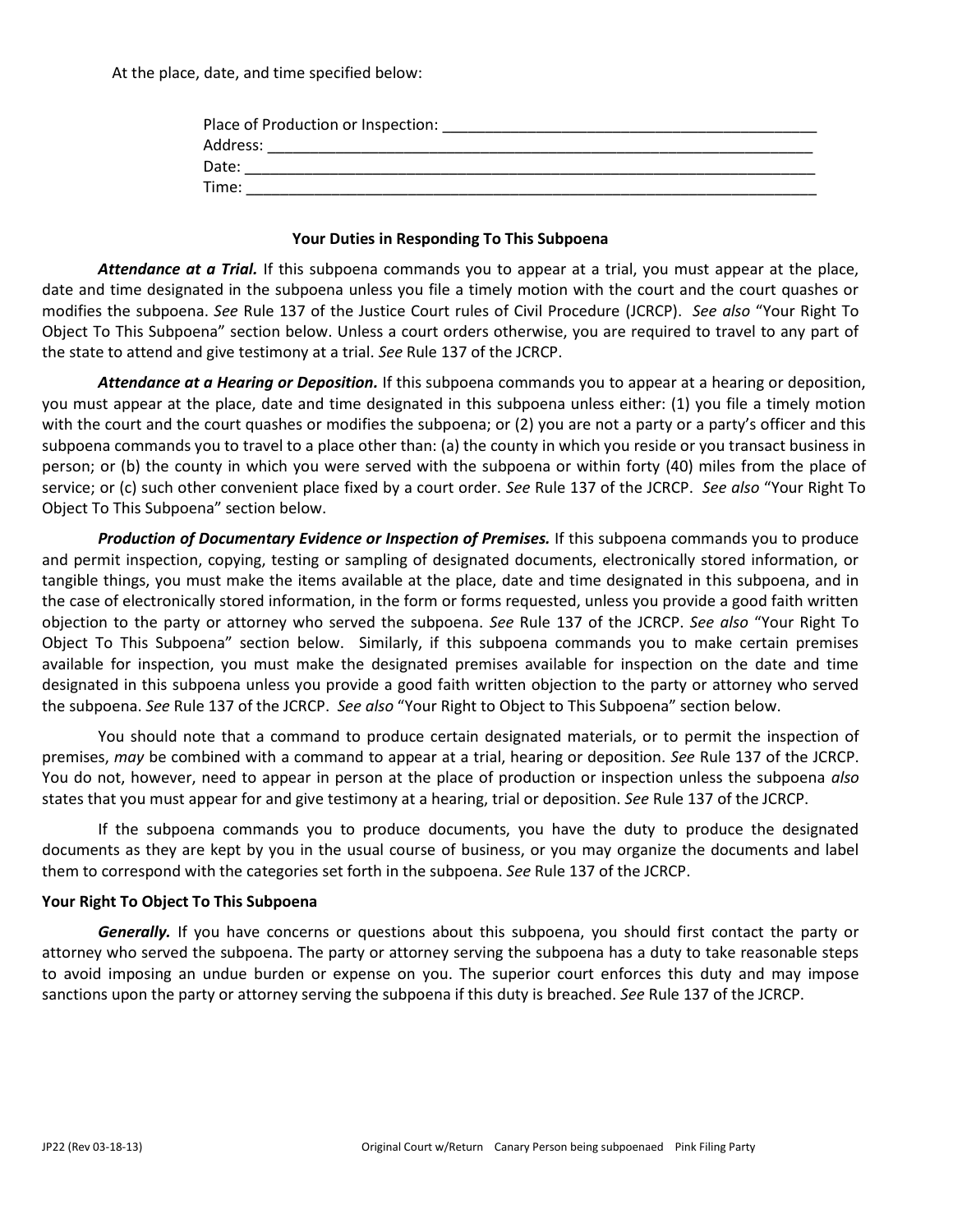**Procedure for Objecting to a Subpoena for Attendance at a Hearing, Trial or Deposition.** If you wish to object to a subpoena commanding your appearance at a hearing, trial or deposition, you must file a motion to quash or modify the subpoena with the court to obtain a court order excusing you from complying with this subpoena. *See*  Rules 137 of the JCRCP. The motion must be filed in the superior court of the county in which the case is pending or in the superior court of the county from which the subpoena was issued. *See* Rule 137 of the JCRCP.

The motion must be filed before the time specified for compliance or within 14 days after the subpoena is served, whichever is earlier. *See* Rule 137 of the JCRCP. You must send a copy of any motion to quash or modify the subpoena to the party or attorney who served the subpoena. *See* Rules 137 of the JCRCP.

The court *must* quash or modify a subpoena:

- (1) if the subpoena does not provide a reasonable time for compliance;
- (2) unless the subpoena commands your attendance at a trial, if you are not a party or a party's officer and if the subpoena commands you to travel to a place other than: (a) the county in which you reside or transact business in person; (b) the county in which you were served with a subpoena, or within forty (40) miles from the place of service; or (c) such other convenient place fixed by a court order; or
- (3) if the subpoena requires disclosure of privileged or other protected matter, if no exception or waiver applies; or
- (4) if the subpoena subjects you to undue burden.

*See* Rule 137 of the JCRCP.

The court *may* quash or modify a subpoena:

- (1) if the subpoena requires you to disclose a trade secret or other confidential research, development or commercial information;
- (2) if you are an unretained expert and the subpoena requires you to disclose your opinion or information resulting from your study that you have not been requested by any party to give on matters that are specific to the dispute;
- (3) if you are not a party or a party's officer and the subpoena would require you to incur substantial travel expense; or
- (4) if the court determines that justice requires the subpoena to be quashed or modified.

*See* Rule 137 of the JCRCP.

In these last four circumstances, a court may, instead of quashing or modifying a subpoena, order your appearance or order the production of material under specified conditions if: (1) the serving party or attorney shows a substantial need for the testimony or material that cannot be otherwise met without undue hardship; and (2) if your travel expenses or the expenses resulting from the production are at issue, the court ensures that you will be reasonably compensated. *See* Rule 137 of the JCRCP.

*Procedure for Objecting to Subpoena For Production of Documentary Evidence.* If you wish to object to a subpoena commanding you to produce documents, electronically stored information or tangible items, or to permit the inspection of premises, you may send a good faith written objection to the party or attorney serving the subpoena that objects to: (1) producing, inspecting, copying, testing or sampling any or all of the materials designated in the subpoena; (2) inspecting the premises; or (3) producing electronically stored information in the form or forms requested. You must send your written objection to the party or attorney who served the subpoena before the time specified for compliance or within 14 days after the subpoena is served, whichever is earlier. *See*  Rule 137 of the JCRCP.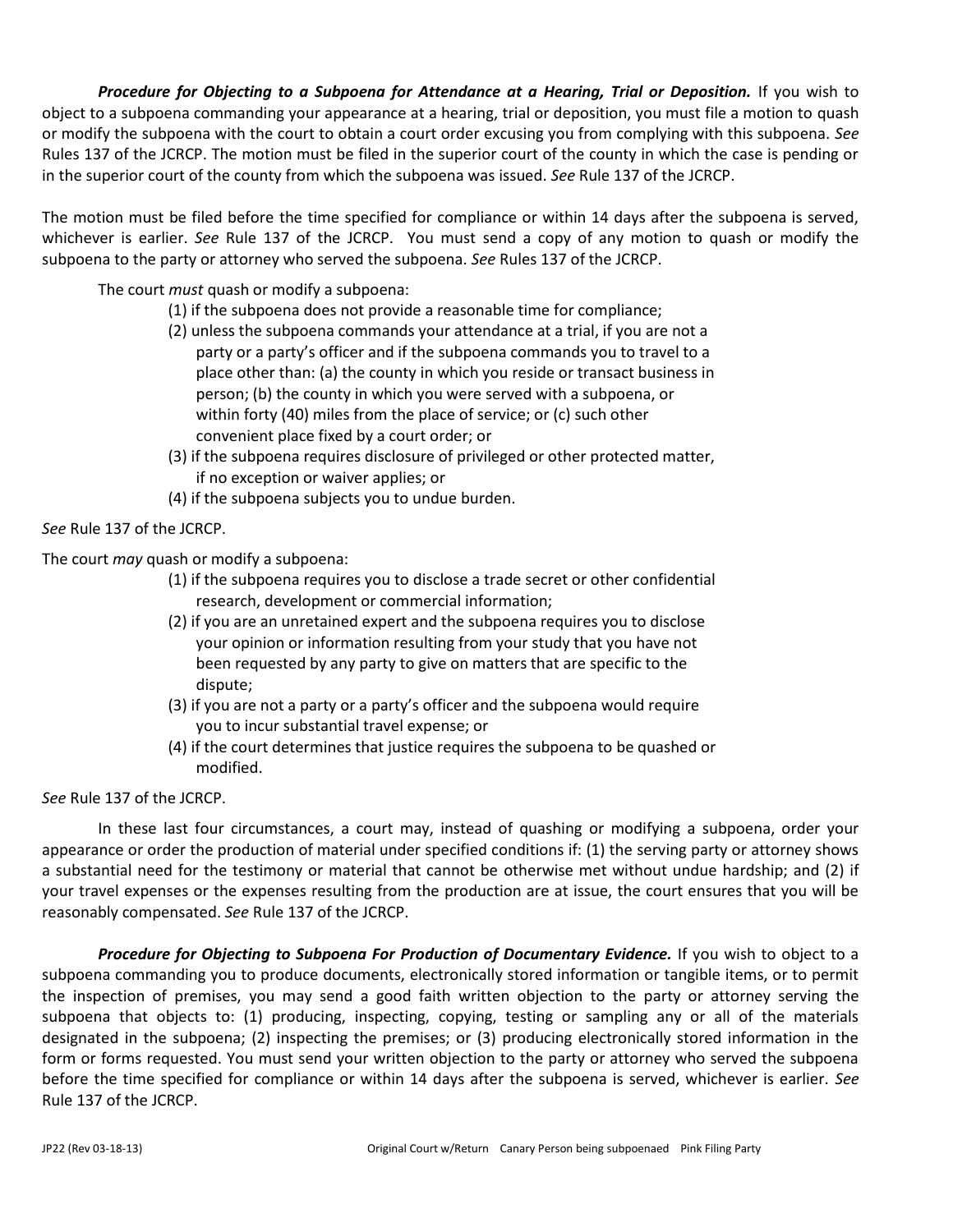If you object because you claim the information requested is privileged, protected, or subject to protection as trial preparation material, you must express the objection clearly, and support each objection with a description of the nature of the document, communication or item not produced so that the demanding party can contest the claim. *See* Rule 137 of the JCRCP.

If you object to the subpoena in writing, you do not need to comply with the subpoena until a court orders you to do so. It will be up to the party or attorney serving the subpoena to first personally consult with you and engage in good faith efforts to resolve your objection and, if the objection cannot be resolved, to seek an order from the court to compel you to provide the documents or inspection requested, after providing notice to you. *See* Rule 137 of the JCRCP.

If you are not a party to the litigation, or a party's officer, the court will issue an order to protect you from any significant expense resulting from the inspection and copying commanded. *See* Rule 137 of the JCRCP.

Instead of sending a written objection to the party or attorney who served the subpoena, you also have the option of raising your objections in a motion to quash or modify the subpoena. *See* Rule 137 of the JCRCP. The procedure and grounds for doing so are described in the section above entitled "Procedure for Objecting to a Subpoena for Attendance at a Hearing, Trial or Deposition."

If the subpoena *also* commands your attendance at a hearing, trial or deposition, sending a written objection to the party or attorney who served the subpoena does not suspend or modify your obligation to attend and give testimony at the date, time and place specified in the subpoena. *See* Rule 137 of the JCRCP. If you wish to object to the portion of this subpoena requiring your attendance at a hearing, trial or deposition, you must file a motion to quash or modify the subpoena as described in the section above entitled "Procedure for Objecting to a Subpoena for Attendance at a Hearing, Trial or Deposition." *See* Rule 137 of the JCRCP.

### **ADA Notification**

Requests for reasonable accommodation for persons with disabilities must be made to the court by parties at least 3 working days in advance of a scheduled court proceeding.

|                                |                                                              | . CLERK                                                |  |
|--------------------------------|--------------------------------------------------------------|--------------------------------------------------------|--|
|                                |                                                              |                                                        |  |
|                                | Clerk                                                        |                                                        |  |
| <b>Certificate of Service:</b> |                                                              |                                                        |  |
|                                |                                                              | Date Served: Time Served: Person Served: Particle 2014 |  |
| Address of service:            |                                                              |                                                        |  |
|                                |                                                              |                                                        |  |
|                                | I certify and declare under penalty of perjury that I served |                                                        |  |

this subpoena; that I am not a party to this matter, and, that I Signature of person serving process am not less than 18 years of age.